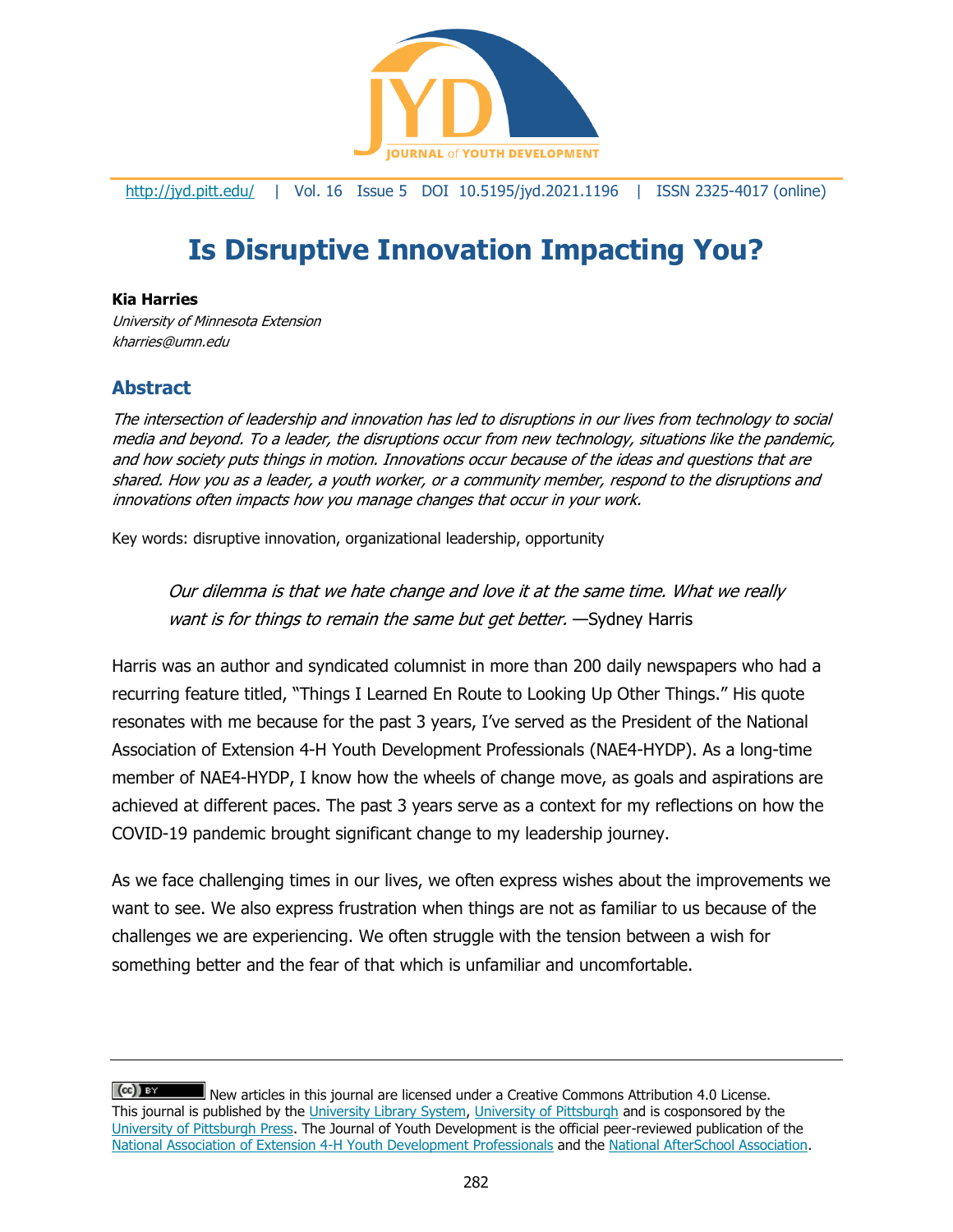#### Is Disruptive Innovation Impacting You?

Just over 2 years ago I heard the term "disruptive innovation" for the first time from Dr. Scott Reed, then vice provost for University Outreach and Engagement and director of Oregon State University Extension Service. In the introduction to the topic of disruptive innovation, Dr. Reed spoke about the intersection of leadership and innovation and the mega forces serving as a disruption. Those disruptions come from changes in technology, questions about society, as well as the media. Some examples of these disruptions were given to help the learners grasp the concept, such as how cell phones have disrupted fixed-line telephones, how Netflix has disrupted Blockbuster, and how Airbnb has disrupted hotels. You might have your own list of ways technology, society or media has been a disrupter.

An interruption of service and supplies is a great example of a disruption. Over the past 18 months of the COVID-19 pandemic, we've seen a significant disruption to the services and supplies we know and have counted on. In some cases, we've been able to make adjustments and keep moving forward but at other times we've been forced to take a step back and rethink the path. Industry leaders have had to approach these supply chains with new ideas, changes to technology and production, as well as the staffing plan for employees. As we continue to see how the supply chain has been backed up or stalled on certain items, it takes creative thinking and new ideas to find solutions.

Industry and organizational leaders also had to look at the issue of remote work through a completely new lens. Whether it was the abrupt decision to send employees home at the beginning of the COVID pandemic or the need to balance the requests of employees who wanted a hybrid work opportunity, remote work was a large-scale disruption that was in need of an innovative response.

For me, the initial change to remote work brought a mix of questions and feelings: *Did I have* what I needed to do my work? How would my team interact with one another? How might my work be disrupted by what happens in my home (family members, pets, technology, etc.)? For some people, this change to an unknown remote work environment brought anxiety and stress. For others, it brought some welcome change, such as no commute or eating meals with the family.

As I consider remote work a full 18 months later, I see how the disruption has led to innovation in the work environment. There are new opportunities in place for employees to consider if (and how) they can work remotely, as well as criteria and expectations about what technology or equipment they need to do their work remotely. There is new and improved technology that continues to make remote work a possibility. The leaders in industry and organizations have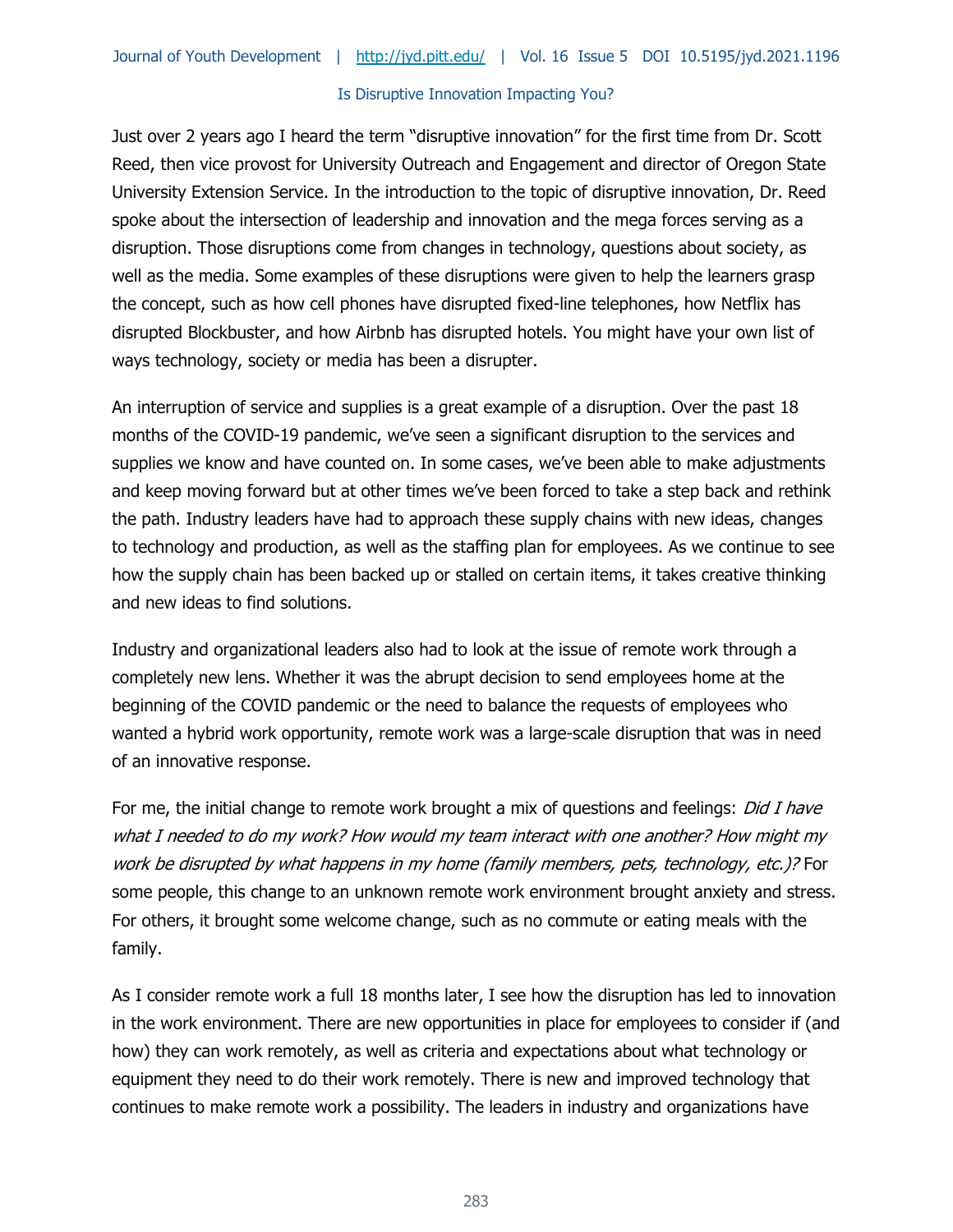#### Is Disruptive Innovation Impacting You?

had to think and work differently to make these disruptions work for their business but have also had to think about how the innovation could impact productivity.

Does it take just one action, or an event like a pandemic, to be a disruption? Does innovation come only on the heels of disruption? Let's explore this through a leadership perspective and put the words together in different orders, such as innovative disruptors or disruptive innovators. There are times that a leader (or a leadership team) has innovative ideas that disrupt a system or process. This might be difficult to implement or meet resistance because it is new and different and requires approaching things in new ways. Telemedicine during the pandemic would be a great example of an innovative disruption.

The disruptive innovation might be turning an idea completely upside down, it might even be unthinkable, but it leads to possibilities that can work. Consider a new leader who asks questions about the locations where people are working, which leads to a reorganization of geographical offices and assignments of work.

Can one person cause a disruption large enough to be noticed? In the case of leadership, I would say yes. Whether it's a new hire in an organization or the election of a new leader of an organization or association, I have to believe that can lead to a disruption. You might be asking what that disruption looks like and I believe it has to do with the ability to ask questions and bring new ideas to the table. I have seen this take shape when an organization hires a new leader who brings difficult questions to aid their learning. I also see it when new staff challenge existing staff to think about issues and programs in new ways. Consider the last time your business or organization hired a new leader. There may have been a period of learning and then, as their feet hit the ground, the disruptions came with questions about process or creative ideas for tackling problems. If your business or organization hasn't hired a new leader recently, consider what disruptions will occur when that does happen.

Leaders have always been recognized as change agents by trying new things and putting ideas forward. When coupled with this concept of disruptive innovation, leaders have to move from strategic planning to being able to execute programs and ideas quickly and with confidence.

I have seen an innovative disruption occur firsthand as a member of a national organization that elects new leadership each year. Disruption occurs every time someone new is elected because of their style of leadership, their organizational skills, and their communication styles, so the disruption isn't anything new. But the innovation, creativity, and questions brought with the newly elected leaders, in combination with the disruption, means change is likely to occur.